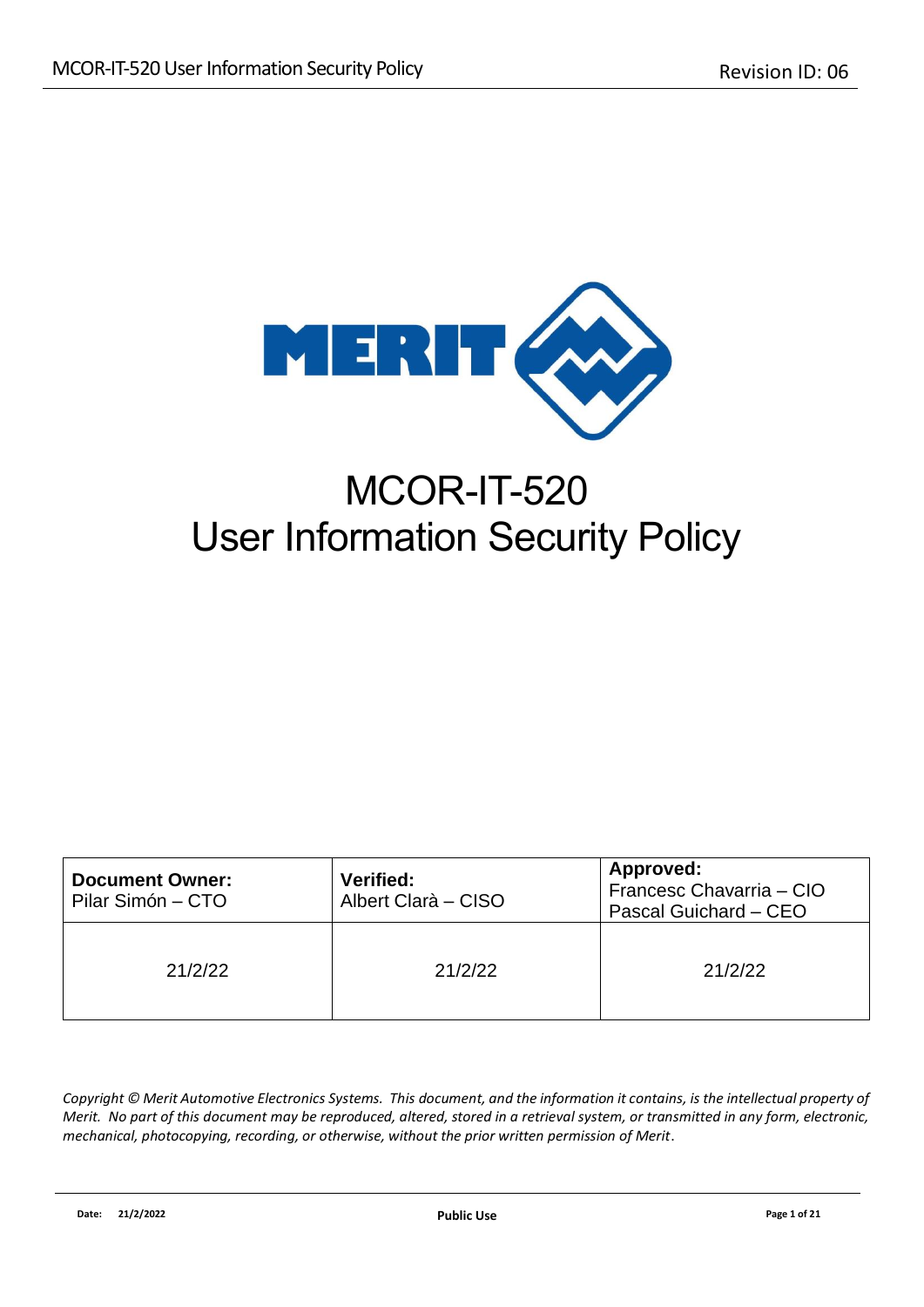### **Contents**

| <b>INTRODUCTION</b><br>1.                      | 3                |
|------------------------------------------------|------------------|
| <b>SUMMARY FOR ALL STAKEHOLDERS</b><br>2.      | $\boldsymbol{4}$ |
| <b>GENERAL TOPICS</b><br>3.                    | 6                |
| 3.1.<br><b>End User Responsibilities</b>       | 6                |
| <b>Blog/Internet Posting</b><br>3.1.1.         | 6                |
| 3.1.2.<br>Chat/Instant Messaging (IM)          | 7                |
| 3.1.3.<br>Email                                | 8                |
| 3.1.4.<br><b>Hardware Assets</b>               | 8                |
| <b>Information Protection</b><br>3.2.          | 9                |
| 3.2.1.<br>Classification                       | 9                |
| 3.2.1.1.<br>Public                             | 10               |
| 3.2.1.2.<br>Internal Use                       | 10               |
| 3.2.1.3.<br>Confidential                       | 10               |
| 3.2.1.4.<br>Restricted                         | 11               |
| 3.2.2.<br>Disclosure                           | 11               |
| 3.2.3.<br>Disposal                             | 12               |
| 3.2.4.<br><b>Hardcopy Controls</b>             | 12               |
| 3.2.5.<br>Labelling<br>3.2.6.<br>Retention     | 12<br>13         |
|                                                |                  |
| 3.3.<br><b>Internet Security</b>               | 13               |
| 3.3.1.<br>Cybersecurity                        | 13               |
| Downloads and Executable Files<br>3.3.2.       | 13               |
| 3.3.3.<br>Hacking                              | 14               |
| 3.3.4.<br><b>Identity Theft</b>                | 14               |
| <b>System &amp; Application Access</b><br>3.4. | 15               |
| Accountability<br>3.4.1.                       | 15               |
| Authentication<br>3.4.2.                       | 15               |
| 3.4.3.<br>Authorization                        | 15               |
| Authorized/Approved Devices<br>3.4.4.          | 16               |
| 4. DISCLAIMER                                  | 17               |
| <b>GLOSSARY</b><br>5.                          | 18               |
| <b>6. REVISION RECORD</b>                      | 20               |
| 7. ACCEPTANCE                                  | 21               |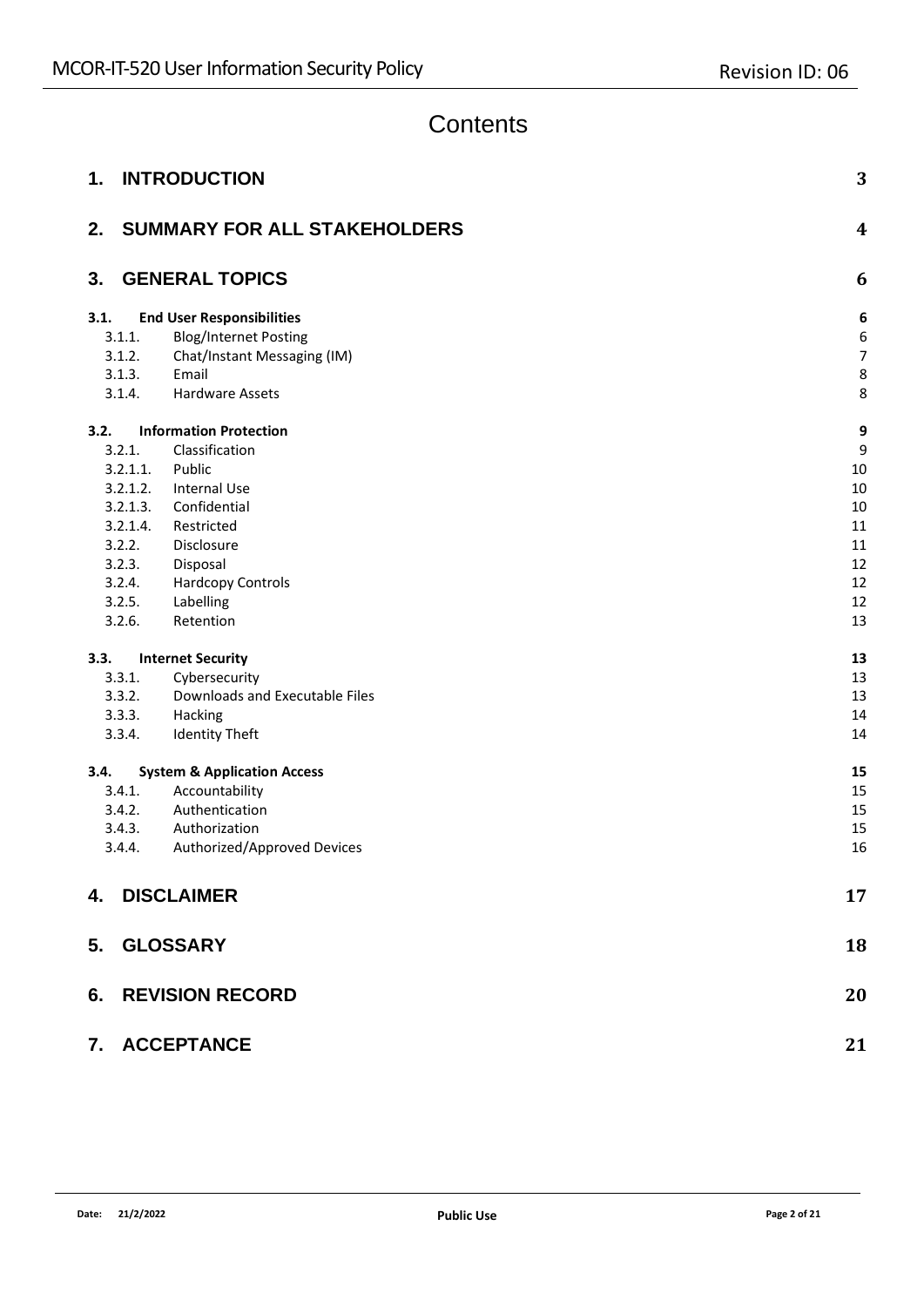### <span id="page-2-0"></span>**1. Introduction**

### **Information Security Policy**

*MERIT´s information and IT systems must be adequately safeguarded to enable the company to efficiently, effectively, and safely conduct operations. To that end, a control environment based on the ISO 27001 standard will be established and maintained to effectively recognize and mitigate Information Technology-related risks which impact the business.*

*To ensure that an adequate information security control environment within MERIT is established and maintained, the CIO will be responsible for management of the information security policy and coordination of all actions related to its instructions, including any required engagements with external parties.*

*The MERIT Information Security Council (MISC), comprised of representatives from the different units and security support organizations, provides management direction and high-level steering of security direction and programs.*

*MERIT´s Information Security Council is responsible for the following actions:*

- *Review and approve information security policies*
- *Assign information security roles and responsibilities*
- *Monitor for significant changes and exposure of company information assets to security threats.*
- *Review and monitor security related incidents*
- *Review and approve initiatives aimed at improving information security*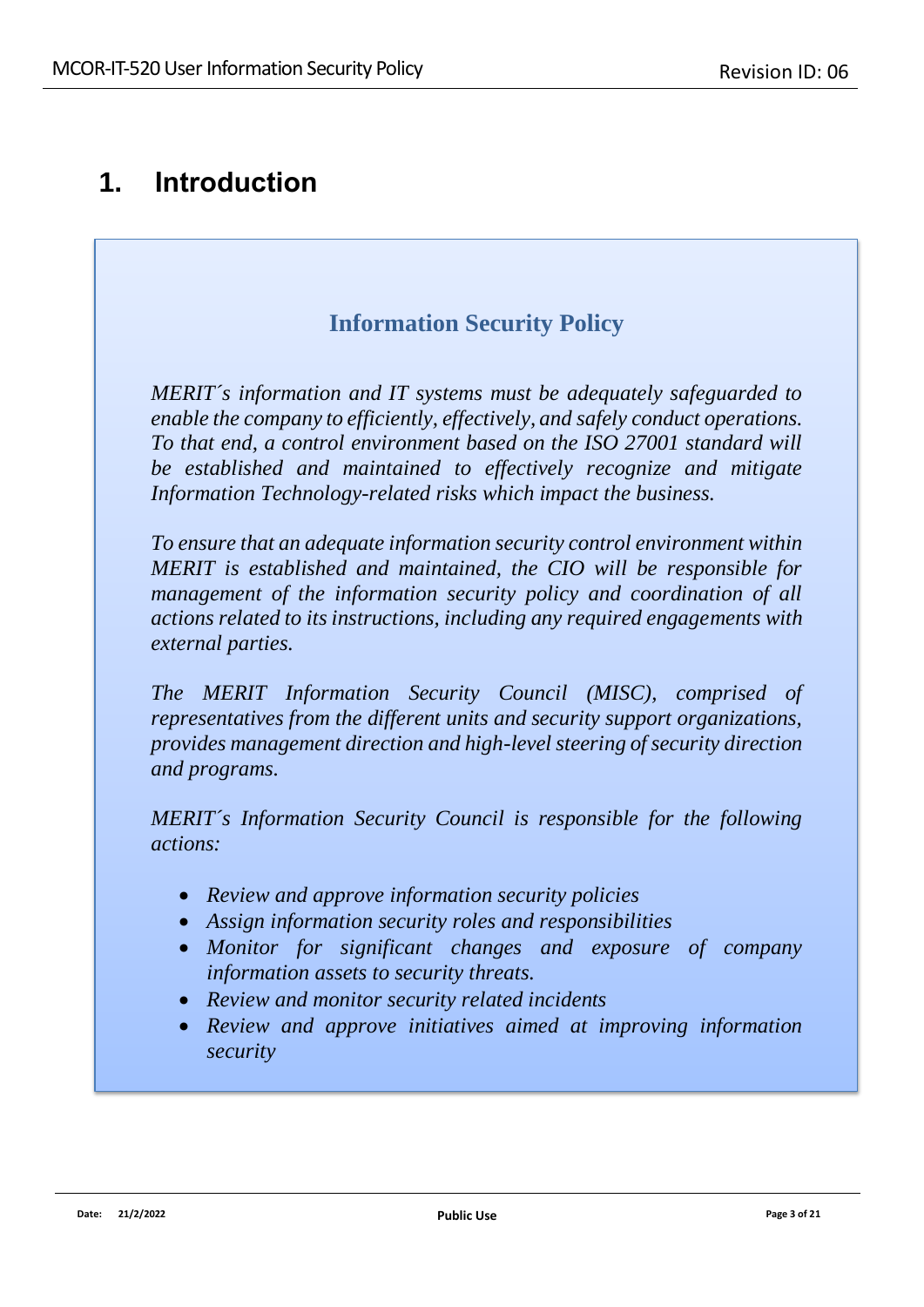## <span id="page-3-0"></span>**2. Summary for all stakeholders**

MERIT computing and data communications are valuable and limited resources that serve a large number and variety of users. (NOTE: A "user" is any MERIT person, including permanent/full- time employees, temporary employees, like so, contractors, and any other individual that is working with or on behalf of MERIT, and/or has access to MERIT information or resources.)

These policies apply to all users of MERIT information globally, including visitors, contractors, suppliers and employees.

All users have the responsibility to make use of these resources in an efficient, ethical, and legal manner.

These policies also apply to all information systems owned, contracted, leased or operated for or by MERIT, connected to the MERIT network, or used to process, stored or transfer MERIT data.

MERIT reserves the right to scan and monitor system access and use according to each country applicable legislation.

Merit's computer and network services provide access to resources both within and outside the MERIT environment.

These services must be used in a manner consistent with the mission and objectives of MERIT and with the purpose for which such use was intended.

Access to MERIT's data and resources is a privilege and imposes upon user's certain responsibilities and obligations, and is subject to MERIT policies, and applicable laws.

Acceptable use is always ethical, reflects professional integrity, and shows restraint in the consumption of shared resources. It demonstrates respect for intellectual property, protection of sensitive information, ownership of data, copyright laws, system security mechanisms, and individuals' rights to privacy and to freedom from intimidation and harassment.

All activities inconsistent with these objectives are considered to be inappropriate and may jeopardize continued use of computing facilities and networks.

In consideration of being allowed to use the MERIT computer, network, and other IT services, all users must understand and agree to the following:

- 1. Users shall not use the Resources for any illegal activity or for any activity prohibited by this policy (see subsequent examples of inappropriate conduct that is prohibited).
- 2. Users agree not to use the Resources to infringe upon or otherwise impair, interfere with or violate any copyright or other intellectual property rights of another. This pertains to all MERIT intellectual property as well as copyrighted material, including, but not limited to music, video and software.
	- 3. Users shall avoid any action that interferes with the efficient operation of the Resources or impedes the flow of information necessary for conduct of MERIT business.
- 4. Users shall protect their computer resources such as ID, logins and systems from unauthorized use. Users are responsible for reasonably securing their computer, including implementing such protections as logins to prohibit unauthorized use.
	- 5. Users will access only information that is their own, or to which their access has been authorized. Users will only access networks, network resources, and information for their intended use.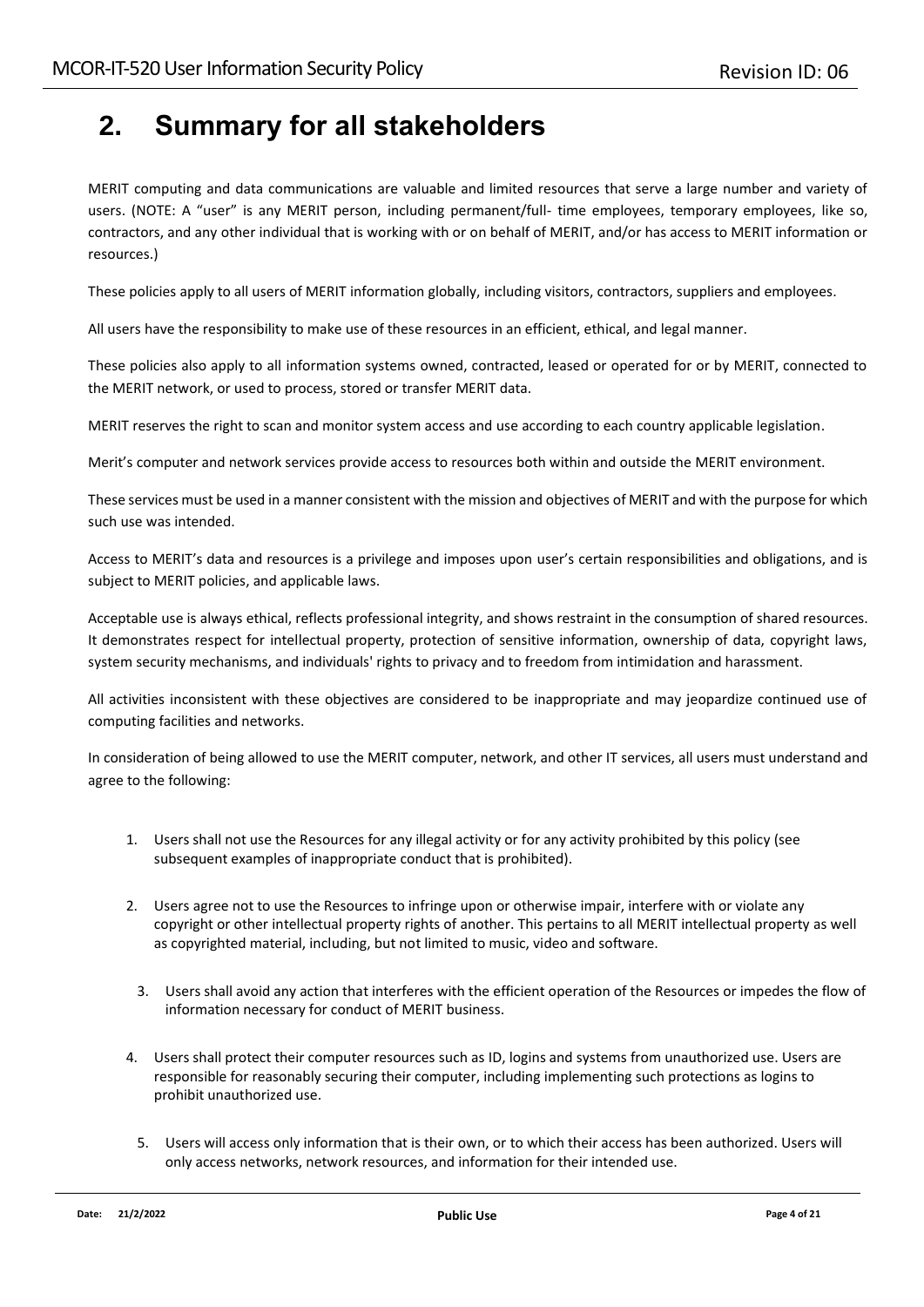6. User shall immediately report any known or suspected violations of this policy to the [informationsecurity@merit-automotive.com m](mailto:informationsecurity@merit-automotive.com)ailbox.

Examples of Inappropriate Use of Resources include, but are not limited to:

- Unauthorized access to another person's computer, computer account, files, or data.
- Using the MERIT network to gain unauthorized access to any computer system.
- Using any means to decode or otherwise obtain restricted passwords or access control
- Attempting to circumvent or subvert system or network security measures. Examples include creating or running programs that are designed to identify security loopholes, to decrypt intentionally secured data, or to gain unauthorized access to any system.
- Engaging in any activity that might be purposefully harmful to systems or to any information stored thereon, such as creating or propagating viruses, disrupting services, damaging files or making unauthorized modifications to MERIT data.
- Performing any act, intentionally or otherwise, that will interfere with the normal operation of computers, peripherals, or networks.
- Making or using illegal copies of copyrighted software, storing such copies on MERIT systems, or transmitting them over MERIT networks.
- Harassing or intimidating others via electronic mail, news groups or Web pages.
- Initiating or propagating electronic chain letters.
- Initiating or facilitating in any way mass unsolicited and unofficial electronic mailing (e.g., spamming, flooding, or bombing).
- Forging the identity of a user or machine in an electronic communication.
- Saturating network or computer resources to the exclusion of another's use, for example, overloading the network with traffic such as emails, excessive file backup/archive, or malicious (denial of service attack) activities.
- Using MERIT systems or networks for personal gain; for example, by selling access to your ID or to MERIT systems or networks, or by performing work for profit with MERIT resources in a manner not authorized.
- Engaging in any other activity that does not comply with the general principles presented above.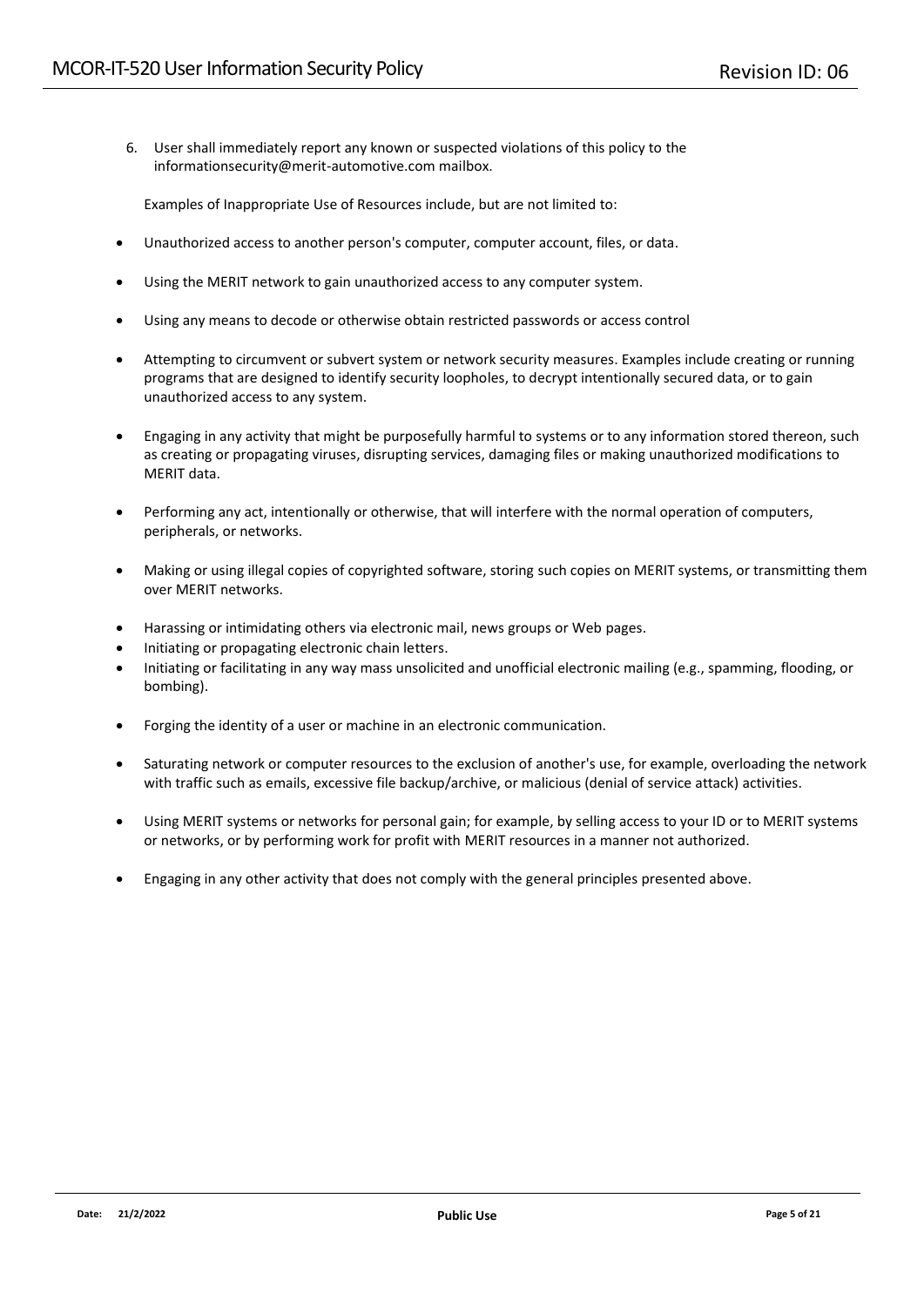## <span id="page-5-0"></span>**3. General Topics**

### <span id="page-5-1"></span>**3.1. End User Responsibilities**

#### <span id="page-5-2"></span>3.1.1. Blog/Internet Posting

With the proliferation of social media and next generation communication tools, the means by which MERIT employees can communicate internally and externally continue to evolve.

Although these tools provide exciting and new opportunities for communication and collaboration, they also create new responsibilities for MERIT users.

These social media posting guidelines apply to users who use the following to post MERIT-related material either from home or work:

- Multi-media and social networking websites including, but not limited to: LinkedIn, Facebook, Instagram, Twitter and YouTube
- Blogs
- Wikis such as Wikipedia and any other site where text can be posted.

Social media involvement is a personal choice for each user.

If you choose to utilize any of the various social media sites available, you should exercise caution and discretion when deciding whether to post information that may relate to MERIT.

Common sense is your best guide. If you are unsure about any particular posting, please contact a member of the MERIT HR Department for guidance.

If you are participating in social media or decide to participate, you must follow the guidelines provided below.

A violation of these guidelines by posting MERIT material in an inappropriate manner may result in disciplinary action up to and including termination of employment.

#### **1. Human Resource Policies**

- Understand and adhere to the employee conduct standards outlined in MERIT's Human Resource Policies and the MERIT Code of Business Conduct when involved with social media.
- Do not use slurs, personal insults, obscenity, or engage in any conduct that would not be acceptable in MERIT's workplace.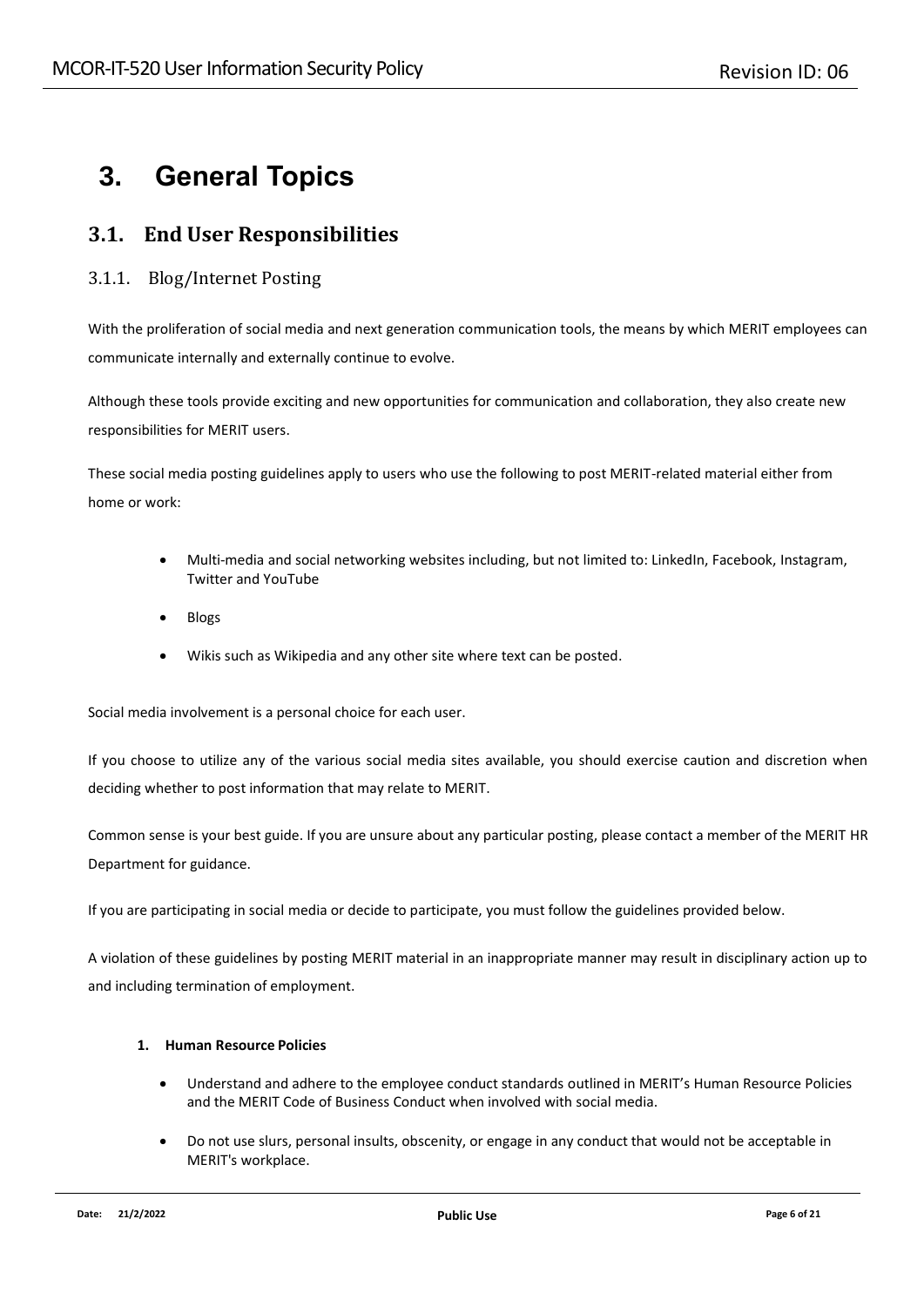#### **2. Confidential Information**

- Do not disclose any information that is confidential or proprietary to MERIT or to any third party that has disclosed information to MERIT.
- Do not comment on confidential MERIT financial information such as MERIT's future business performance, business plans, or prospects anywhere in world or any financial information about a current or prospective customer, supplier or partner of MERIT. This includes statements about an upcoming quarter or future performance data or information about alliances, and applies to anyone including conversations with analysts, journalists or other third parties.

#### **3. Transparency**

- When discussing MERIT or MERIT-related matters, you must clearly identify yourself as a MERIT employee or affiliate in your postings or blog site(s) and include a disclaimer that the views are your own and not those of MERIT.
- An example of an appropriate disclaimer is "The postings on this site are my own and don't necessarily represent MERIT's positions, strategies, or opinions."
- Be aware of your association with MERIT in online social networks. If you identify yourself as a MERIT employee or collaborator, ensure your profile and related content is consistent with how you wish to present yourself with colleagues and business relations.

#### **4. Legal Matters**

- Do not comment on anything related to legal matters, litigation, or any parties with whom we are in litigation.
- You are legally responsible for your postings. If your posts are found to be defamatory, harassing, or in violation of any other applicable law(s), you may be subject to civil and/or criminal liability.

#### <span id="page-6-0"></span>3.1.2. Chat/Instant Messaging (IM)

All IM communications and information transmitted, received, or stored in the MERIT internal IM system belong to MERIT. Users have no reasonable expectation of privacy when using IM. MERIT reserves the right to monitor, access, and disclose all employee IM communications.

Always use professional and appropriate language in all instant messages. Users are prohibited from sending abusive, harassing, threatening, menacing, discriminatory, pornographic, disrespectful, or otherwise offensive instant messages.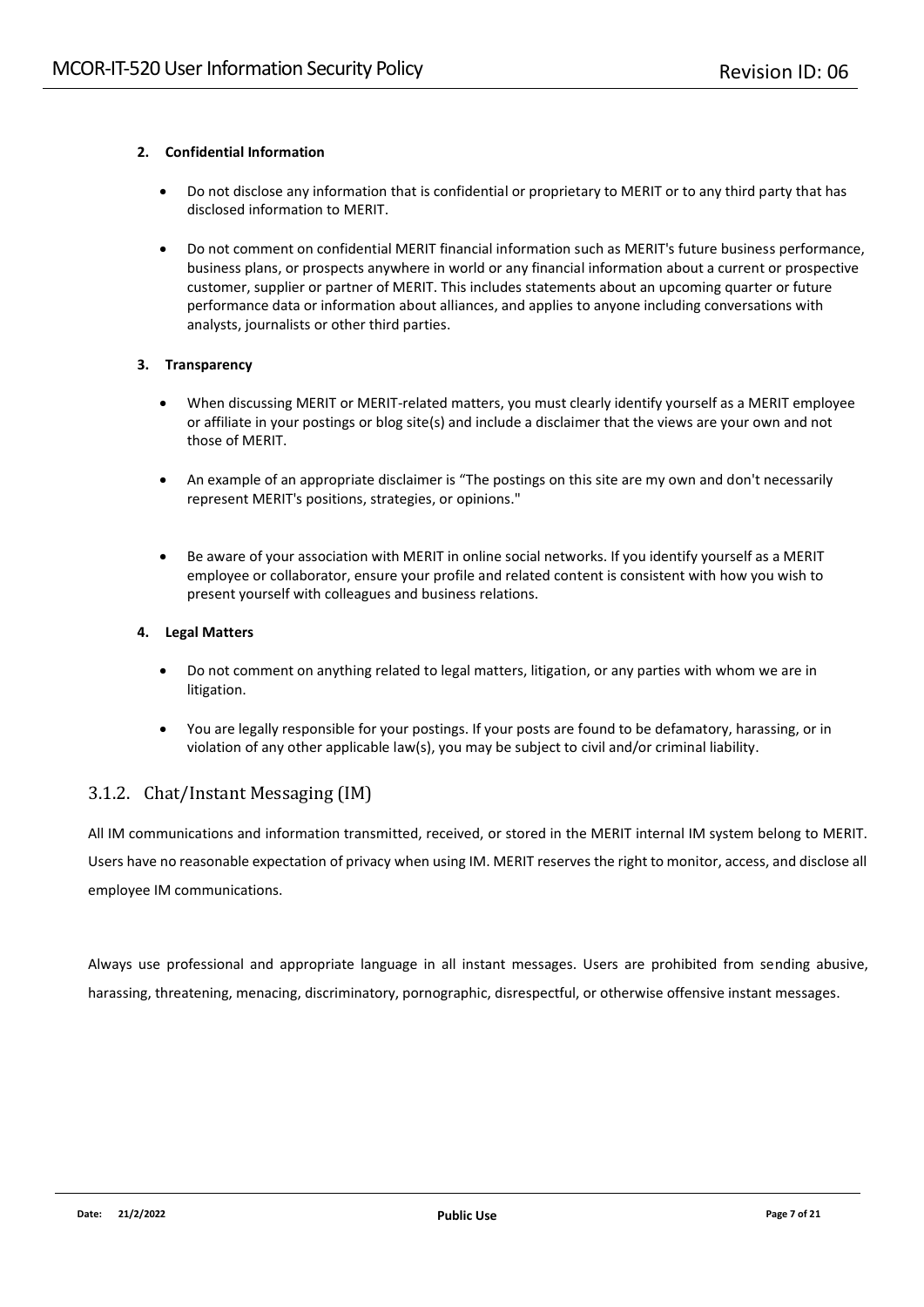### <span id="page-7-0"></span>3.1.3. Email

MERIT does not read users' emails as a matter of course, but in cases of suspected misuse, the company reserves the right to examine email messages without authorization from or notification to the sender or recipient to the extent permitted by applicable privacy laws.

No individual monitoring of users will take place without authorization required by applicable law. All guidelines and policies supporting applicable law will be followed after internal approval from HR has been obtained.

Users must not use profanity, obscenities or derogatory remarks in any email messages discussing employees, customers, competitors or others involved with MERIT business. Sexual, racial, or other forms of harassment are strictly prohibited.

Email accounts, like user IDs, are for specific individuals and must not be shared. Approved group mailboxes are allowed.

After termination of employment, the user's account must be disabled. Access to a former user's existing mail file must be approved by I.T. and HR.

If a user is unable to check their mail for extended periods, access to the Inbox can be granted to another MERIT user. If a user will be out of the office for a short period of time, the out of office notification tool should be enabled.

No systematic forwarding of electronic communications to addresses outside of MERIT is permitted. Likewise, outside email addresses are not to be used to conduct MERIT business at any time.

If an email contains sensitive information, users must not forward it to another recipient unless the other recipient is known to be authorized to view the information or the originator approves the forwarding. Forwarding of a former user's inbound email to their replacement and/or manager does not require approval.

Broadcast message distribution must not be utilized unless department manager approval has been obtained. Selected distribution lists will be used wherever possible, and do not require approval.

#### <span id="page-7-1"></span>3.1.4. Hardware Assets

Users are responsible for safeguarding any MERIT hardware in their possession. Laptops, tablets, smart phones and other mobile IT devices must be kept physically secure at all times. If left overnight, these devices must be locked in a drawer or cabinet. Avoid leaving hardware in vehicles, particularly in plain sight. Promptly report any lost or stolen hardware to the Service Desk, local police, and local security staff.

Managers are responsible for collecting the hardware from users who stop providing services or collaborating with the company. IT must be notified before re-issuing any hardware.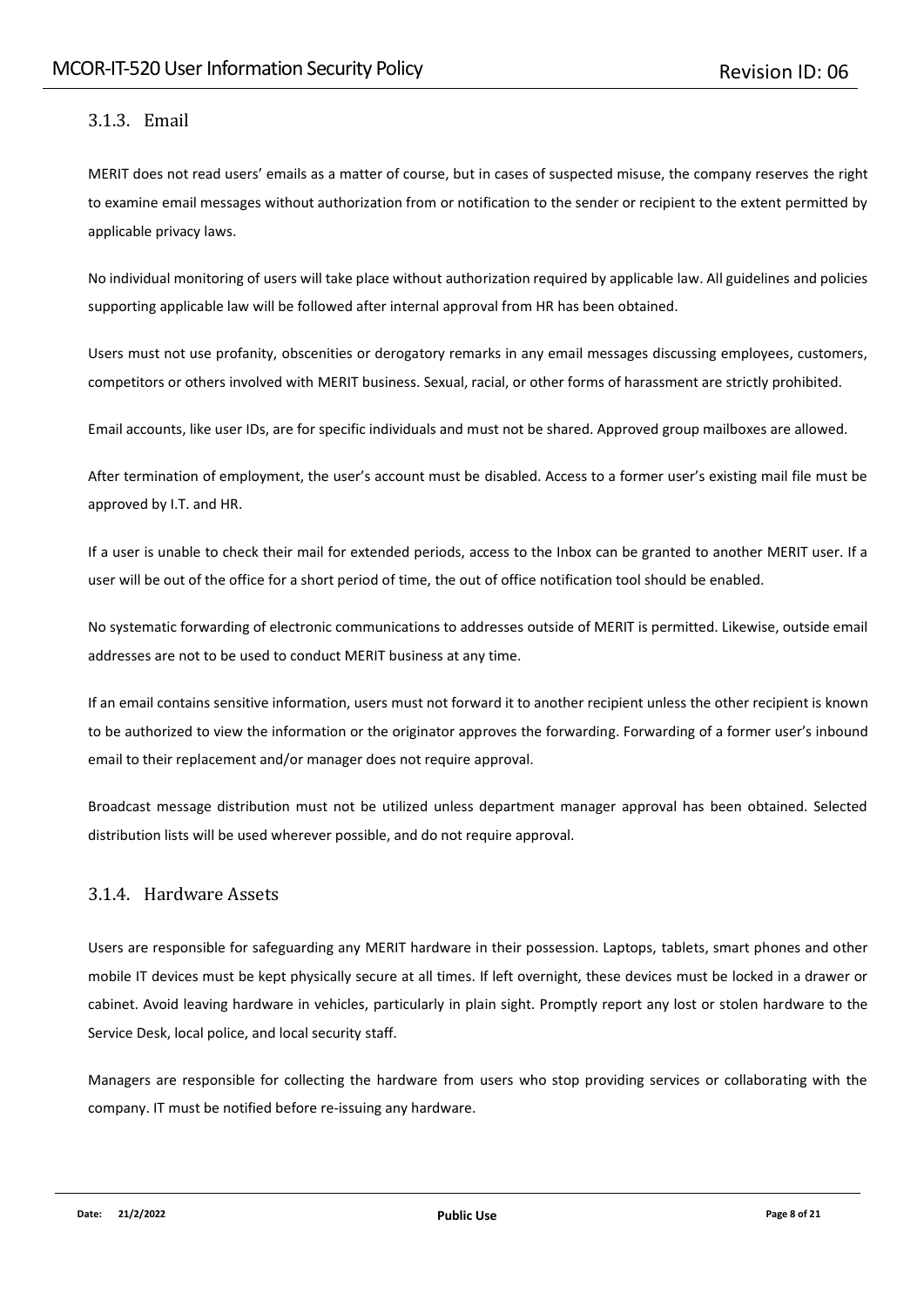#### Acceptable Use of Computing Resources

Users are responsible for exercising good judgment regarding appropriate use of MERIT resources in accordance with MERIT policies, standards, and guidelines. MERIT resources may not be used for any unlawful or prohibited purpose.

Incidental personal use of MERIT information systems, including the telephone, is permissible as long as the usage does not:

- Interfere with job performance (ex. incessant instant messaging)
- Deny other users access to system resources (ex. streaming video)
- Incur significant costs (ex. international phone calls)

Use of software licensed to MERIT on a personal computer (not owned by MERIT) is not authorized unless the system has been designated a system that is used to process MERIT information.

Users must not test or attempt to compromise any information security mechanism unless specifically authorized to do so by Information Security. Users must not possess software or other tools that are designed to compromise information security.

<span id="page-8-0"></span>Installation of personal or non-IT approved software is prohibited.

### **3.2. Information Protection**

Information protection involves providing the necessary control structure to avoid inadvertent or intentional disclosure or compromise of MERIT data, whether in electronic, hardcopy, or another format. In order to protect information, it must be appropriately identified (particularly with respect to location/sources of data), classified, restricted (access-controlled), and owned.

MERIT information is a corporate asset, and is authorized for use on only those devices, systems, applications, and processing techniques that are approved by MERIT; it is not authorized for personal use, for use on unauthorized devices, systems, applications and processing techniques, and must never be forwarded to a personal account.

#### <span id="page-8-1"></span>3.2.1. Classification

There are four information classification designations: public, internal use, confidential, private; each of which defines how data is to be adequately secured. The data types listed below are described in order of least to most restrictive, in terms of access and associated security and protective controls.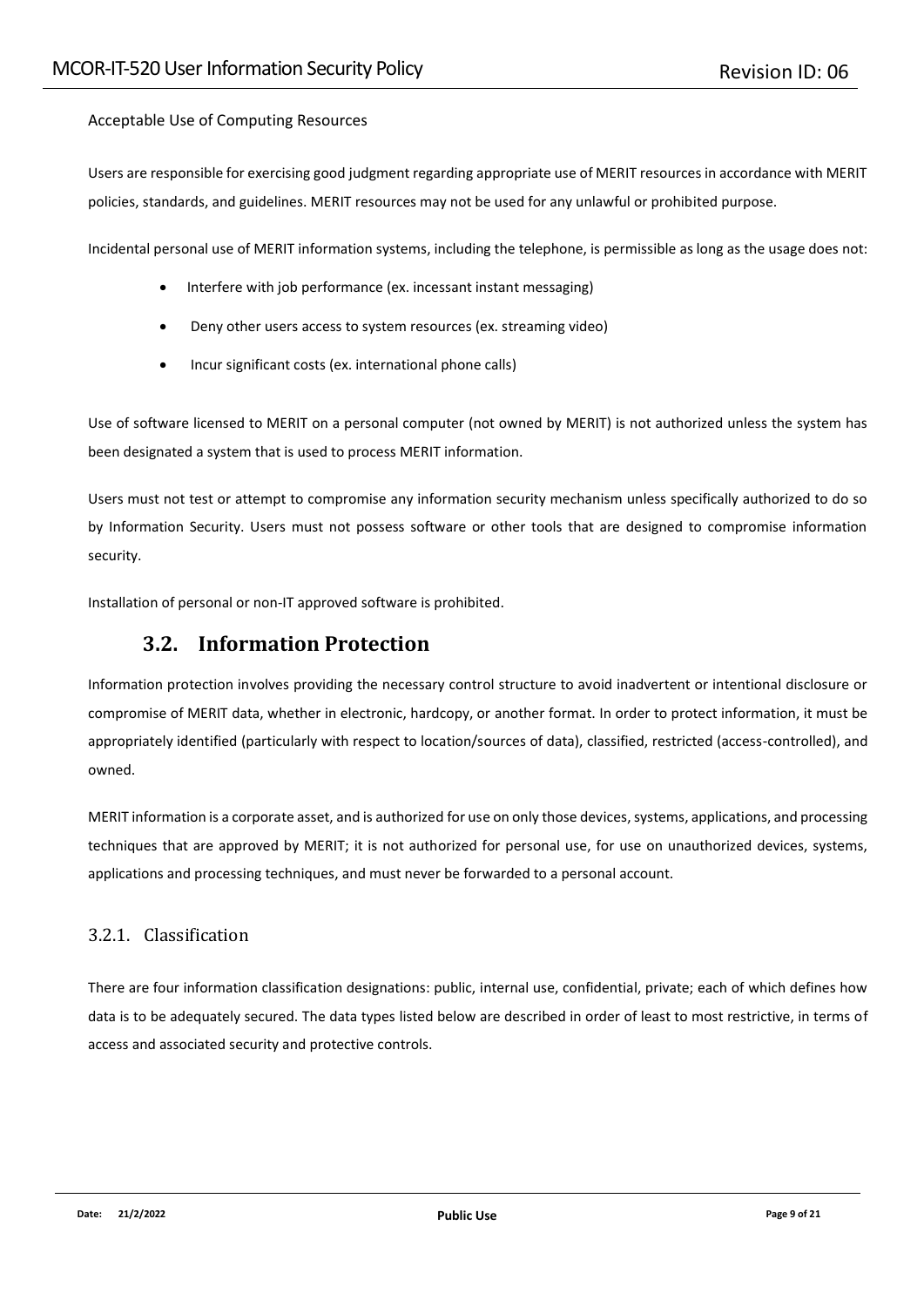#### <span id="page-9-0"></span>3.2.1.1. Public

Information of this type would include press releases, published financial information and product/content information that is disclosed on www.merit-automotive.com.

Corporate Communications, and the Corporate Controller are typically the only groups authorized to release public information.

Users are not permitted to classify and release any information to the public, without prior approval from a designated authority at MERIT.

Most information at MERIT is not public data, and is not subject to disclosure. There are no specific protection requirements associated with public information.

#### <span id="page-9-1"></span>3.2.1.2. Internal Use

Internal use information would include specifics on MERIT operations and operating procedures, project-related details (including budget, schedule, and overall status), group meeting subjects and internal policies and procedures (such as this document) that are covered by a contract, and the contract agrees on sharing Merit's information with the customer.

Contract must state what happens with information when the contract ends, like returning or destroying it.

Unless otherwise designated, all information at MERIT is considered at least Internal Use, and should not be discussed, disclosed, or otherwise distributed to non-MERIT or non-authorized personnel [personnel is authorized when a NDA or similar exist between this particular and Merit].

All users must exercise due care to prevent the public release of this information.

Only designated information owners at MERIT are permitted to disclose this information, or otherwise classify with a different designation.

There will typically be no restrictions on the movement or release of this information within MERIT.

However, permissions-based or role-based access controls may be implemented to protect electronic data as deemed necessary by the information owners.

Additional protection in the form of encryption or segmentation is usually not warranted.

Internal Use information will be protected from external threats through the use of network perimeter defences (such as firewalls).

#### <span id="page-9-2"></span>3.2.1.3. Confidential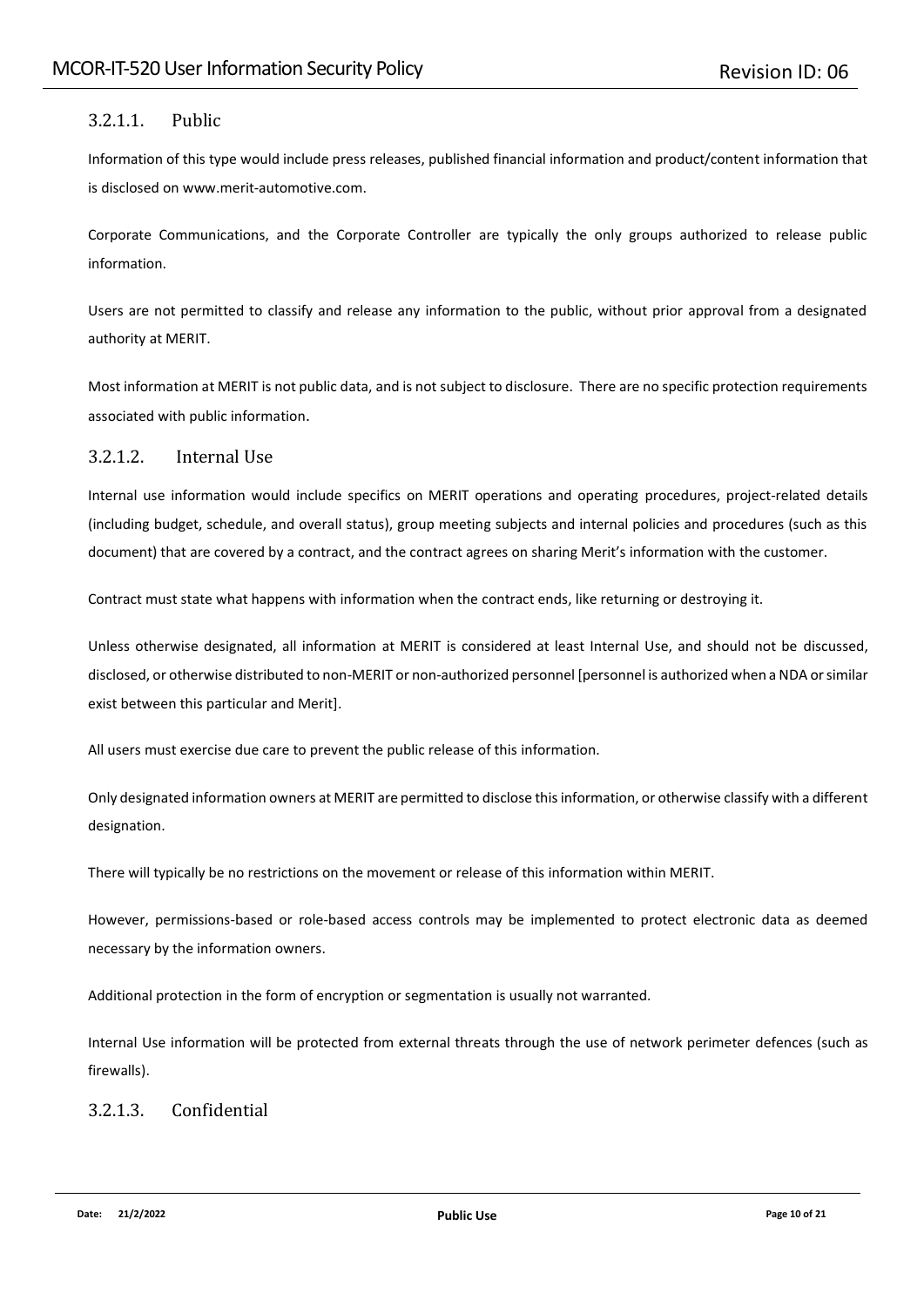Information of this type includes engineering data, intellectual or industrial property, merger and acquisition details, prepublic release financial information, pricing and margin data, and specifics surrounding customer, vendor, or supplier relationships.

Confidential information is not for open disclosure among all MERIT users; by its nature, it is to be disclosed only on a needto-know basis and at the discretion of the primary data owner.

In addition to the protection and controls noted for Internal Use, other measures such as restricted folders, protected network drives, segmentation, and encryption methods will be employed.

Confidential information should not be stored, managed, or released on common-access network devices or non-secure areas, to include: shared drives, public-access printers, or in physical environments that do not afford some level of reasonable protection and security. Confidential information may not be reproduced or copied without proper authority or approval.

#### <span id="page-10-0"></span>3.2.1.4. Restricted

Restricted information includes any data that could result in the identification of sensitive and personal (individual) information about a user, customer, or supplier/vendor that is otherwise not publicly available. There is increased public sensitivity around Restricted information due to the risk associated with disclosure or breach of this information. Risks to MERIT include, reputation, financial, and legal/litigation exposure, which are highlighted in numerous laws and other regulations intended to protect personal/private data.

Examples of private information include social security number, bank routing or other financial information, passport number, credit card number, or other information that is linked or linkable to a specific individual.

Private information is the most restricted data at MERIT, with only few users having a reason to have access to, or otherwise possess this information. In most cases, only Human Resources (HR) users have a need to regularly maintain or use this information during the performance of employment agreements with MERIT employees. Customer, supplier/vendor information (that relates to specific individuals) may also have a need for specific oversight and regulation and will be the responsibility of the appropriate organizations.

The same protection and controls noted for Confidential information will apply to Private data, with an emphasis on highly restricted access, and segmentation from other MERIT information. The reproduction or copying of Private information may not be done without proper authority or approval and when permitted by applicable laws.

#### <span id="page-10-1"></span>3.2.2. Disclosure

Only Public information is available for disclosure outside of MERIT. Internal Use information is generally not permitted for outside disclosure, and Confidential and Private information is further restricted, and is only available to authorized data owners.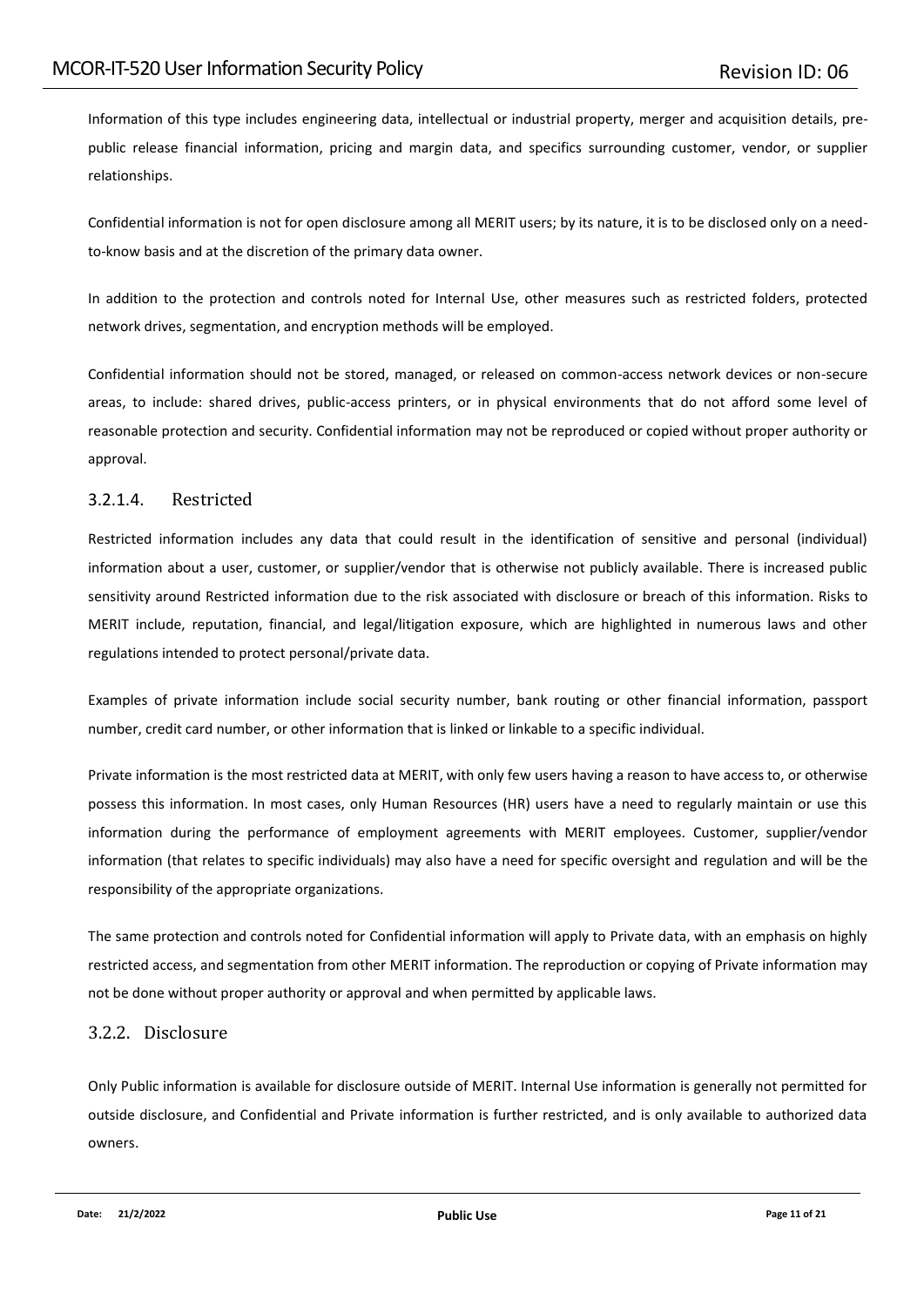Only authorized data owners have the authority to release Confidential and Private MERIT information, whether to internal users or external stakeholders, when permitted by applicable laws.

When non-public information is disseminated outside of the MERIT domain by the appropriate users, a Non-Disclosure Agreement (NDA) must be signed and kept on file to protect MERIT information from further disclosure to third parties.

#### <span id="page-11-0"></span>3.2.3. Disposal

When corporate information is deemed no longer useful or necessary, it must be properly disposed of to prevent inadvertent or accidental disclosure.

For hardcopy information, MERIT facilities provide the means to securely dispose of corporate information. These include shred bins and shredders. Hardcopy information classified as Internal Use, Confidential, or Private should never be disposed of in receptacles designated for ordinary waste (e.g. trash can).

Electronic medium, to include CDs/DVDs, flash drives, flash memory, hard drives, legacy computer or computing devices, secure digital (SD) or other micro cards, etc., should be provided to the local IT support team for proper disposition and disposal.

The I.T. Team will be responsible for providing specific instructions and criteria for proper disposal of electronic media, and must oversee, approve, and record the disposal methods and processes for all computer, network, and other IT related storage devices.

#### <span id="page-11-1"></span>3.2.4. Hardcopy Controls

Corporate information in hardcopy format can be easily manipulated and modified.

The original content, message, or intent of the document can be subject to inadvertent or intentional modification.

All documents of record, to include policies, procedures, standards, etc., and contractual documents with external parties, should be saved in a format that prevents the original document from being altered.

The preferred means to protect these documents is to save them in a Portable Document Format (.pdf extension), such as Adobe Acrobat, where future modification can be controlled.

#### <span id="page-11-2"></span>3.2.5. Labelling

All MERIT information should be properly labelled. For hardcopy information, the header of each page of each document should be labelled with the appropriate classification, as follows:

**Internal Use** – Not for disclosure without a signed NDA or similar.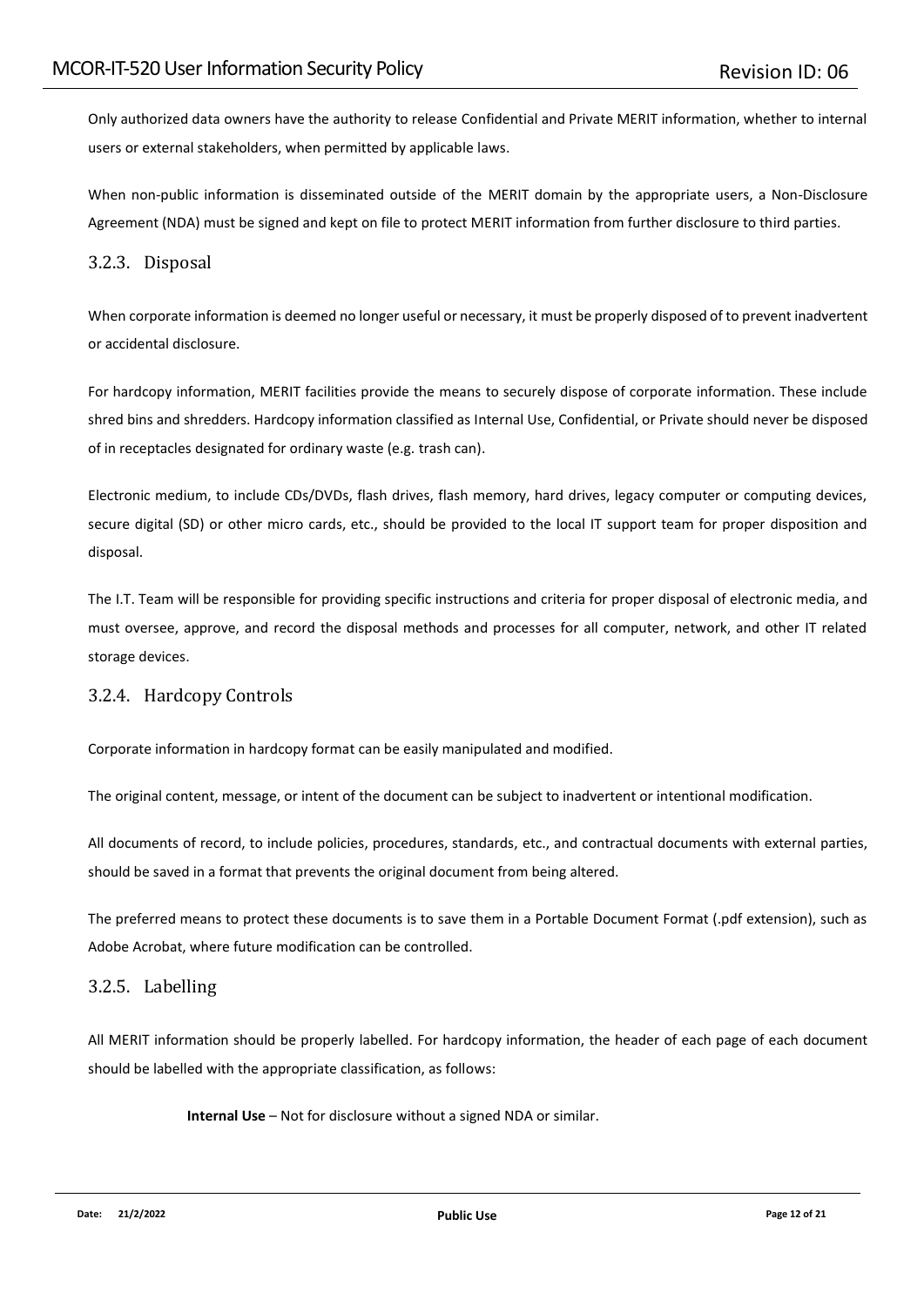**Confidential** *–* MERIT information. Do not disclose*.*

**Restricted***–* Highly sensitive and restricted MERIT information. Access is need-to-known only*.*

Electronic medium (examples noted above) should be labeled along the same guidelines, to the extent possible and practical.

#### <span id="page-12-0"></span>3.2.6. Retention

Data retention requirements are defined according to the appropriate, specific business requirements. Consult the relevant record retention schedules.

### **3.3. Internet Security**

<span id="page-12-1"></span>Any device on the internet has the ability to share information with any other device that is also on the network (the internet).

With this connectivity comes great opportunity and access to data, along with substantial risk of compromise of information, infection of malicious code or software (collectively called malware), or inadvertent access to information that is otherwise not of interest, or worse, considered offensive or harmful.

All users should become familiar with the content relating to internet security in an effort to protect them, as well as IT resources,

#### <span id="page-12-2"></span>3.3.1. Cybersecurity

Cybersecurity is defined as the processes, tools, and procedures employed to effectively mitigate the threats posed by using or connecting to the internet.

These include blocking sites that are known to promote malicious software, employing the use of endpoint protection software (such as anti-virus), and user awareness and training.

All users are responsible for ensuring these security measures are understood and are not purposefully circumvented.

#### <span id="page-12-3"></span>3.3.2. Downloads and Executable Files

Users are encouraged to download only that content that is relevant to the execution of their activity, provided the site is considered trusted (known to be a legitimate web presence), and is not otherwise blocked by the I.T. Team.

Applications and programs are specifically not authorized for download, unless provided for by the Service Desk.

This applies in particular to any peer-to-peer file or information sharing programs.

Any executable files are also prohibited, as these are known methods for distribution of malware.

Examples of executable files include (as an example) the following extensions: \*. bin, \*.cgi, \*.cmd, \*.dll, \*.exe, \*.ex4, \*.inf, \*.ins, \*.sys, \*.msi, \*.bat.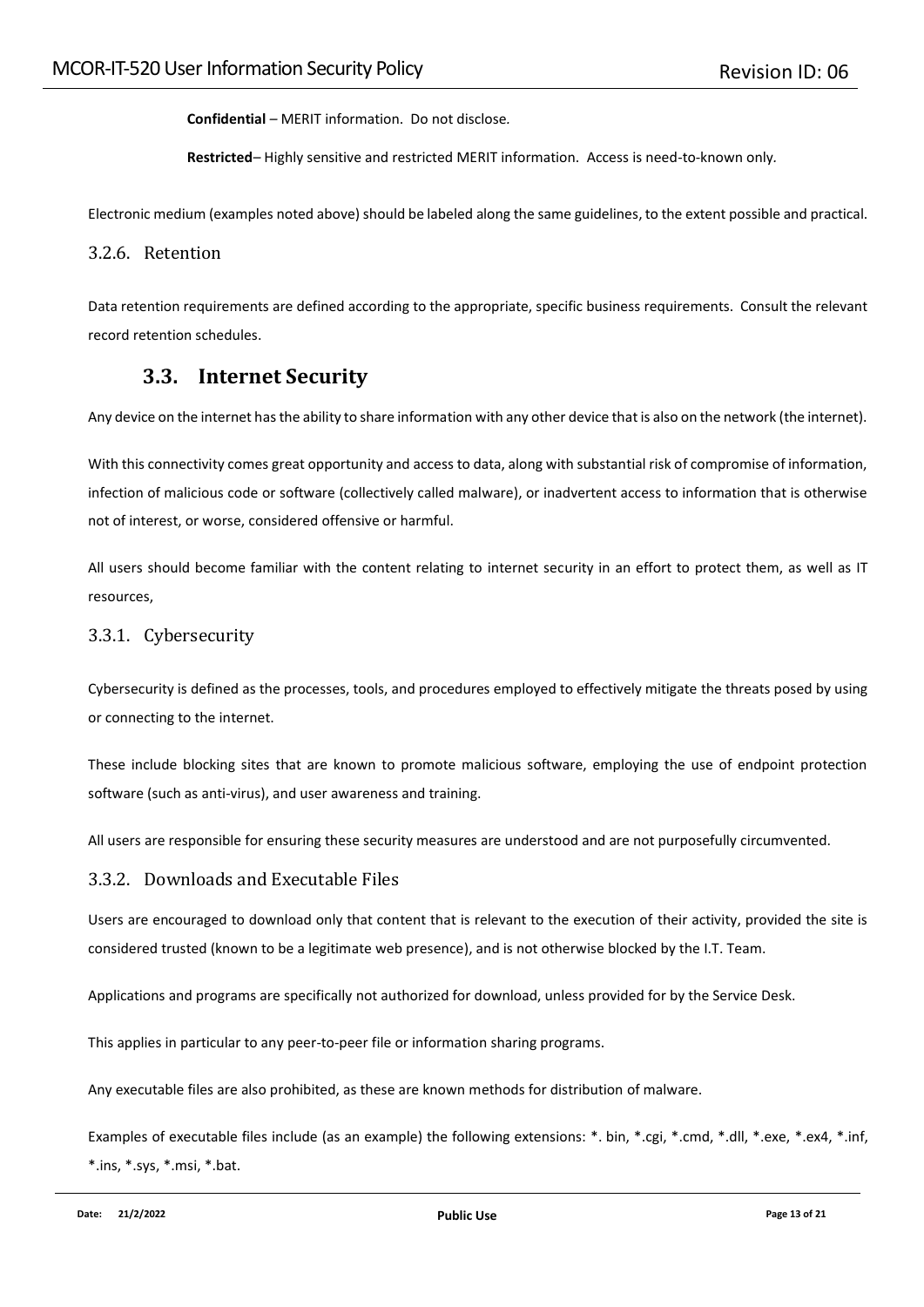Never download, open, or execute any attachment in an email unless the originator (sender) is trusted, and the content is clear and relevant.

Hackers will often use hijacked email accounts for a compromised user's legitimate address book to spread malware through attachments to the contacts.

#### <span id="page-13-0"></span>3.3.3. Hacking

Hacking is intentional attempt to gain unauthorized access, to computer systems, files, or information. While sometimes innocent in nature, hacking is often malicious in intent, with the objective of bypassing any security or controls to gain illicit access.

Hackers are often associated with criminal activity and organized crime, and will use techniques such as phishing or social engineering (described below) to obtain desired information.

Hacking is a prohibited activity for all MERIT users. Anyone that suspects another user of hacking should contact the MERIT ETHICS HOTLINE: [linea.etica.merit@merit-automotive.com.](mailto:linea.etica.merit@merit-automotive.com)

#### <span id="page-13-1"></span>3.3.4. Identity Theft

One of the greatest risks of internet usage is the theft of an individual's identity.

This can occur when personally identifiable information is obtained without permission in order to conduct fraudulent activity, typically involving financial misrepresentation or outright monetary theft.

All users should be aware of this risk, and should be vigilant with their personal data.

The following guidelines should be understood and adhered to:

- Provide financial data or personally identifiable information only when dealing with a trusted site or organization.
- Provide financial data or personally identifiable information in an online/internet transaction only when the Uniform Resource Locator (URL) or website address commences with an "https" ("s" indicates transaction

level security is enabled), or displays a lock icon  $\Box$  indicating a secure connection.

- Provide only information that you are comfortable with, and that seems sensible. There should be limited instances when a social security number or specific bank information (such as routing number, account number, etc.) are actually required.
- Shred or otherwise securely dispose of any information that contains personally identifiable information or sensitive financial information. Do not throw directly into the trash without removing this information.
- Regularly review your credit reports, as well as financial statements (credit card statement, bank account statement) etc., to determine if fraudulent or suspicious activity is present.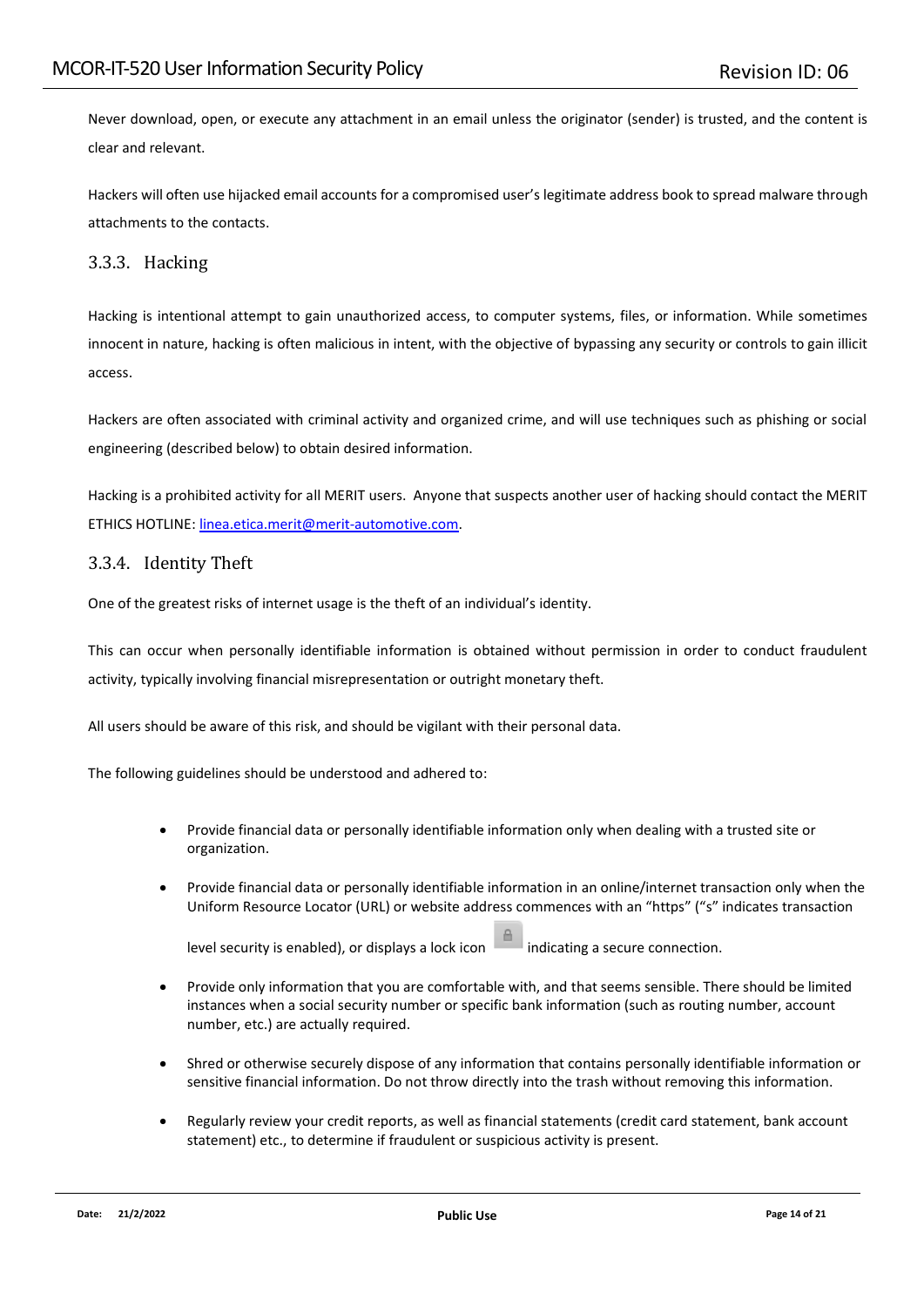### **3.4. System & Application Access**

<span id="page-14-0"></span>Access to MERIT systems and information is enabled through the user identification (user ID).

A user ID, with an associated password, is an asset.

If compromised, it can result in the inadvertent disclosure of information, which can create financial, legal, and reputation risk. All users have a primary responsibility to protect their individually assigned user ID(s) to ensure unauthorized use is not enabled.

The following guidelines must be understood and adhered to with respect to system access.

#### <span id="page-14-1"></span>3.4.1. Accountability

Individual user accounts (user ID) shall be created for all users to ensure accountability for all system/application usage.

Each user ID and password is intended for the exclusive use of the designated user.

Users are responsible for all activity that occurs with their designated user ID.

Do not share the user ID with anyone, except Information Technology (IT) support personnel, and then only for troubleshooting and resolving issues. After troubleshooting and support is completed, change the password immediately.

Do not share your password with anyone. **The MERIT service desk will never ask for your user ID and password to help resolve or trouble shoot an issue**.

Notify the I.T. Team at [helpdesk@merit-automotive.com](https://meritautomotive-my.sharepoint.com/personal/klaudia_jachymiak_merit-automotive_com/Documents/01_Procedury/Procedury%20IT/helpdeskmerites@merit-automotive.com) if there is suspicion that a user ID or password has been compromised.

Immediately change any password that may have been disclosed. Users should contact the IT Service Desk to remove any access to application(s) or system(s) that is/are no longer required, and when leaving/returning from an extended leave of absence.

#### <span id="page-14-2"></span>3.4.2. Authentication

Authentication is a means to determine whether an individual or thing is who or what is stated.

Authentication is most often accomplished through the use of a user ID and password.

All MERIT users are required to authenticate prior to accessing the network, or systems/applications.

#### <span id="page-14-3"></span>3.4.3. Authorization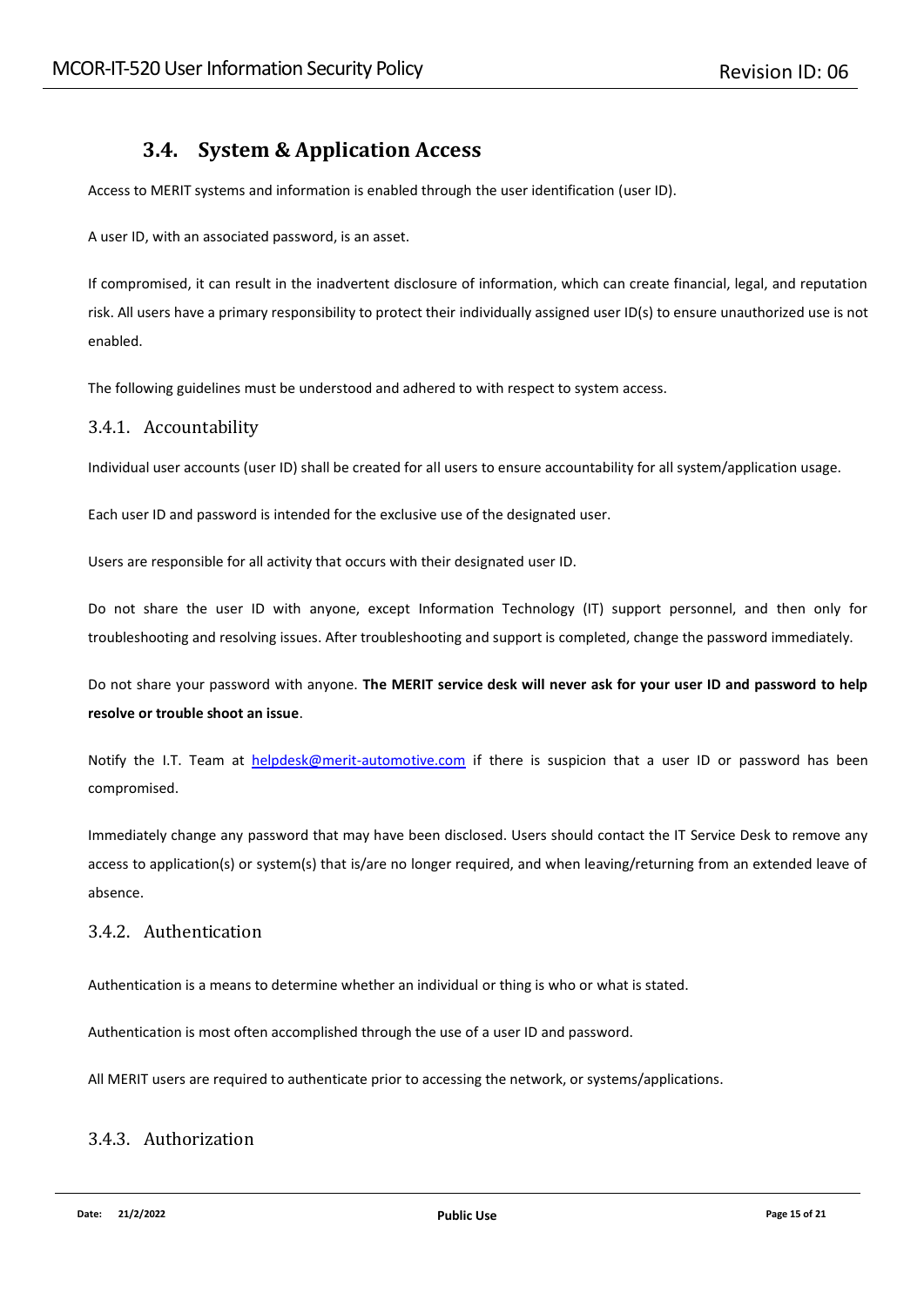Authorization is the process of providing system-related permission(s).

In the case of Information Systems, this implies access to the data and information is granted through an assigned role within the system. MERIT employs role-based access control(s) to ensure users have rights to information based upon a need-toknow basis, which not only protects information but also helps to avoid Segregation Of Duties (SOD) violations.

An SOD violation potentially allows a user more rights than necessary to perform a given role, and can result in financial and operational risks, including fraud and financial statement reporting concerns.

SOD conflicts are generally not permitted and should be avoided wherever possible.

If an SOD conflict does exist, the appropriate MERIT authority (such as a user working in a controller position) should agree with the exception (including a sign-off) and ensure appropriate mitigating controls are in-place and reviewed regularly.

#### <span id="page-15-0"></span>3.4.4. Authorized/Approved Devices

Only authorized/approved devices and software are permitted in the MERIT environment.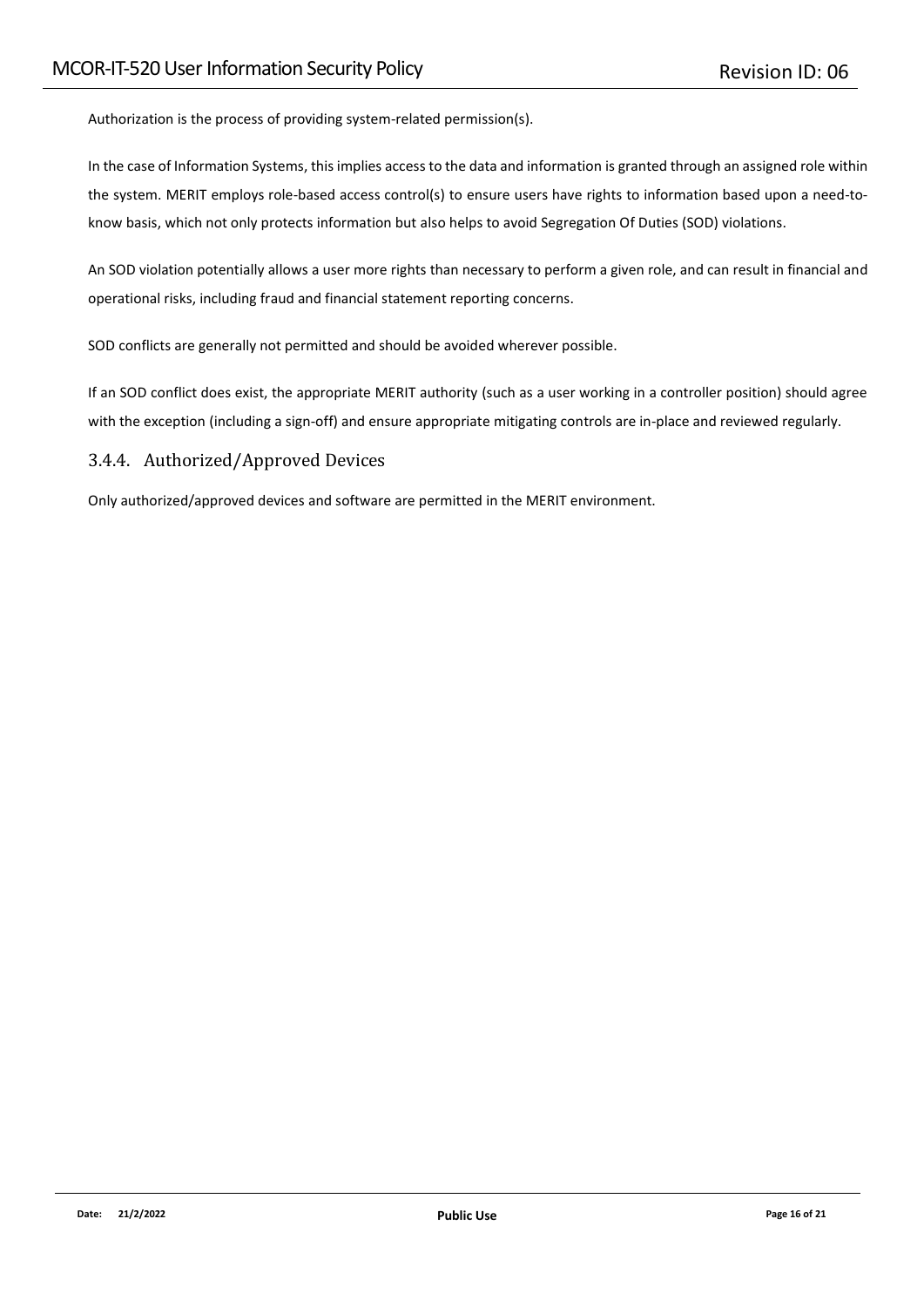## <span id="page-16-0"></span>**4. DISCLAIMER**

Any non-compliance of this policy with local legislation will only invalidate the applicability of the referred point, remaining the rest of the object of the policy. For the legal jurisdiction, Barcelona, Spain is taken as the legal place.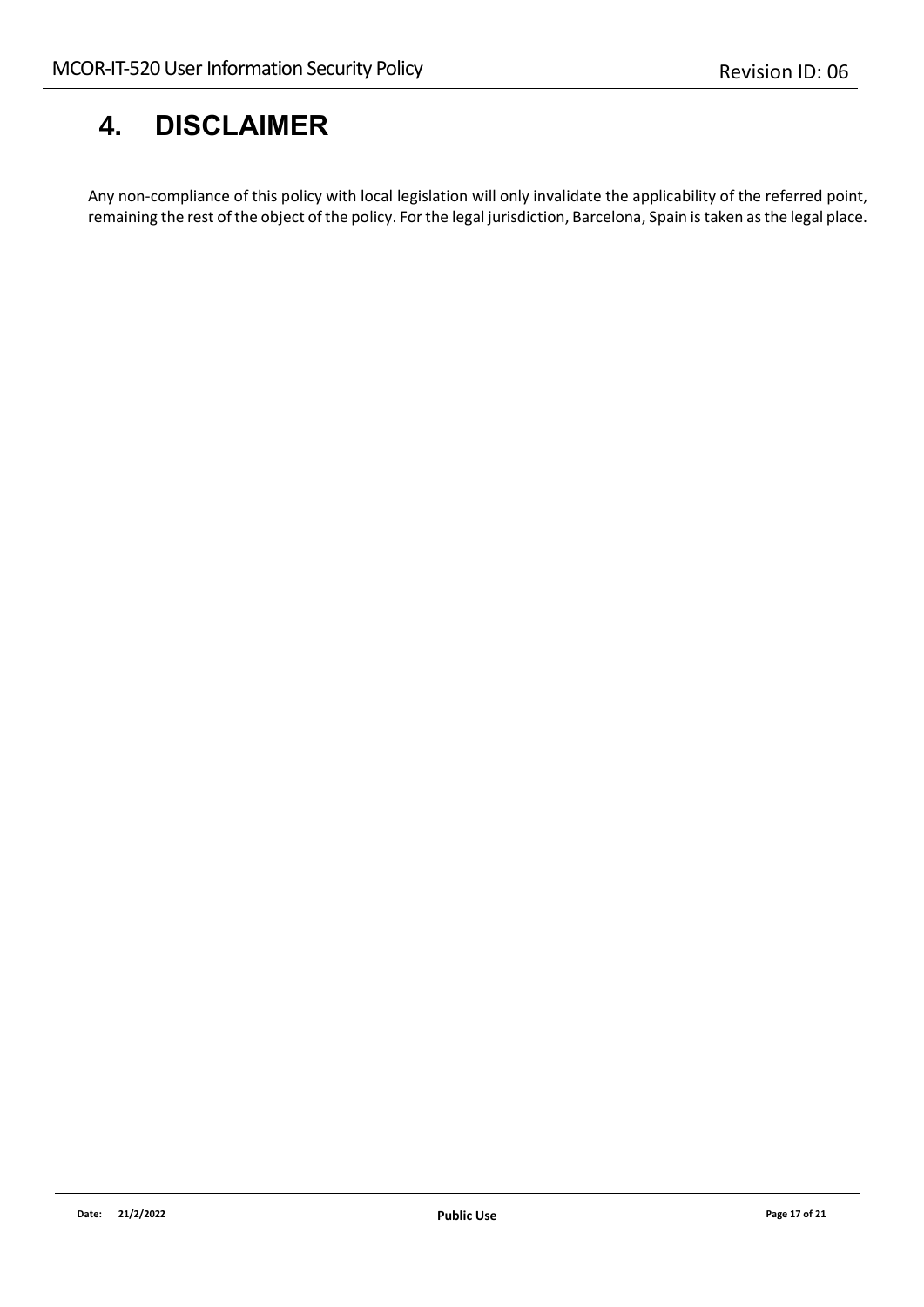## <span id="page-17-0"></span>**5. Glossary**

- **Anti-malware**: is a type of software program designed to prevent, detect and remove malicious software (malware) on IT systems, as well as individual computing devices.
- **Anti-spam**: refers to any software, hardware or process that is used to combat the proliferation of spam or to keep spam from entering a system.
- **CPU**: The central processing unit (CPU) is the unit which performs most of the processing inside a computer.
- **Cryptography**: is associated with the process of converting ordinary plain text into unintelligible text and vice-versa. It is a method of storing and transmitting data in a particular form so that only those for whom it is intended can read and process it. Cryptography not only protects data from theft or alteration but can also be used for user authentication.
- **DLP (Data Lost Prevention)**: refers to the identification and monitoring of sensitive data to ensure that it's only accessed by authorized users and that there are safeguards against data leaks.
- **DMZ (Demilitarized zone)**: is a physical or logical subnetwork that contains and exposes an organization's external-facing services to an untrusted network, usually a larger network such as the Internet. The purpose of a DMZ is to add an additional layer of security to an organization's local area network (LAN).
- **E-Business**: business done through the Internet.
- **Firewall**: is software used to maintain the security of a private network. Firewalls block unauthorized access to or from private networks and are often employed to prevent unauthorized Web users or illicit software from gaining access to private networks connected to the Internet.
- **FTP (File Transfer Protocol)**: It is a way to share files over the net.
- **HTTP (Hypertext Transfer Protocol)**: is an application protocol for distributed, collaborative, hypermedia information systems. HTTP is the foundation of data communication for the World Wide Web, where hypertext documents include hyperlinks to other resources that the user can easily access.
- **ID**: short form for identification
- **IM**: instant messaging
- **IP**: Internet Protocol
- **IP SEC**: Internet Protocol security
- **ISO 27001**: is a specification for an information security management system (ISMS). An ISMS is a framework of policies and procedures that includes all legal, physical and technical controls involved in an organization's information risk management processes.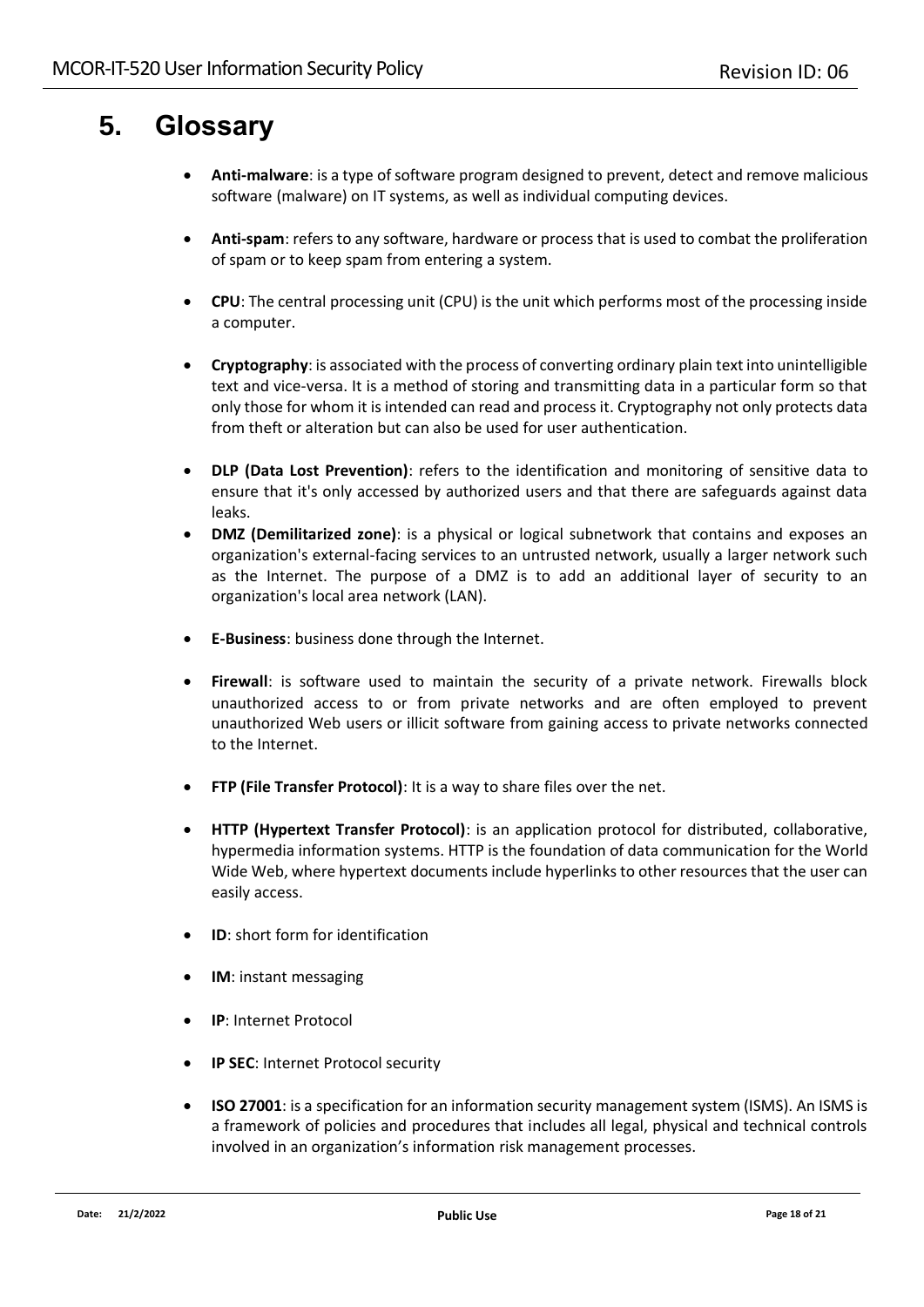- **ISO 9000**: is a series of standards, developed and published by the International Organization for Standardization (ISO), that define, establish, and maintain an effective quality assurance system for manufacturing and service industries.
- **TISAX**: is a set of requirements to protect industrial property according with VDA best practices.
- **IT**: Information Technology.
- **LAN**: Local Area Network.
- **NDA (Non-Disclosure Agreement)**: is a legal contract between two or more parties that signifies a confidential relationship exists between them.
- **POC (Proof of Concept)**: is a demonstration, the purpose of which is to verify that certain concepts or theories have the potential for real-world application. POC is therefore a prototype that is designed to determine feasibility but does not represent deliverables.
- **RAT**: Remote Administration Tool.
- **SSH (Secure Shell)**: is a cryptographic network protocol for operating network services securely over an unsecured network.
- **WLAN**: Wireless Local Area Network.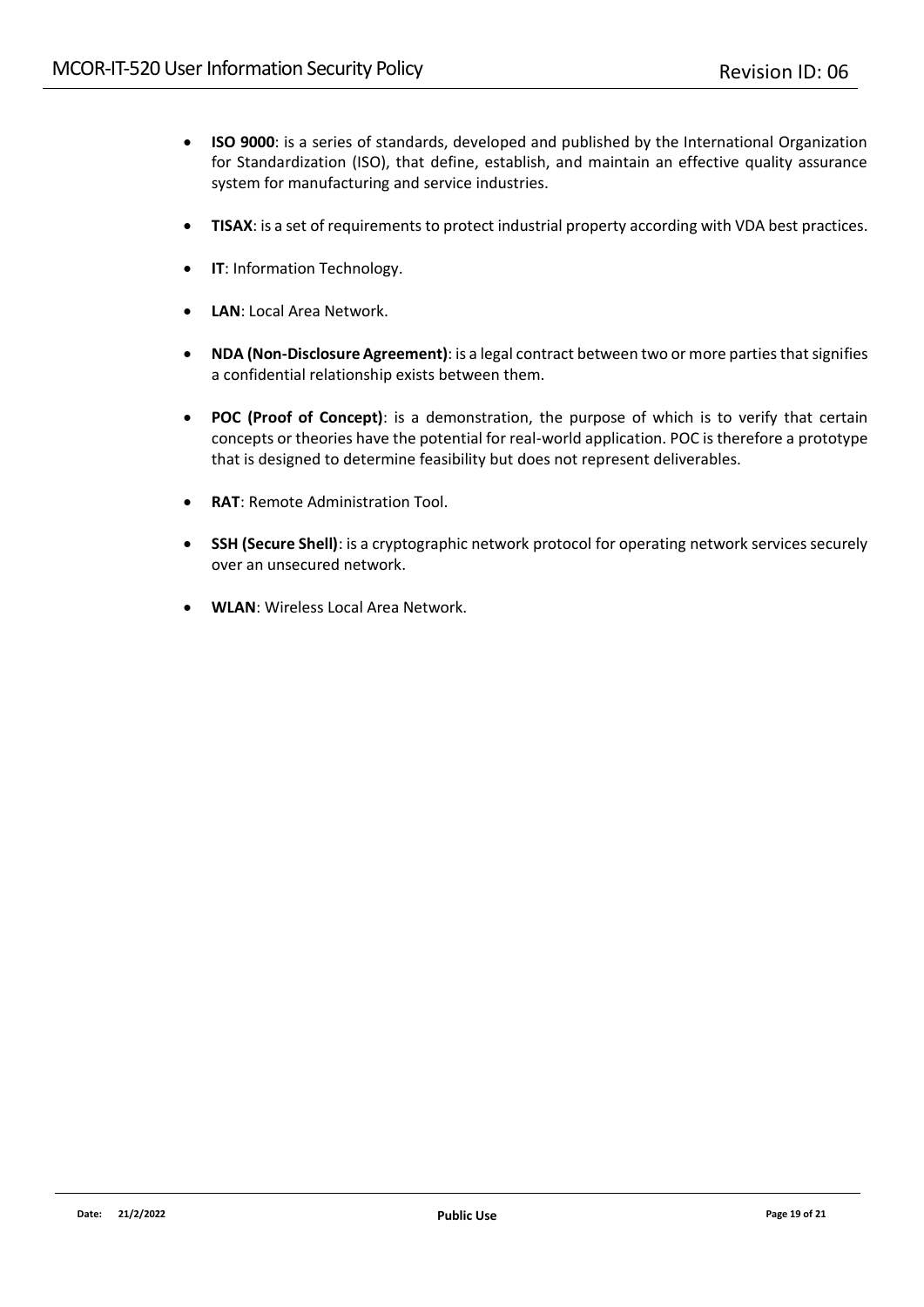## <span id="page-19-0"></span>**6. Revision Record**

| <b>Version</b> | <b>Change Description</b>                               | Date       |
|----------------|---------------------------------------------------------|------------|
| 01             | <b>Creation Document</b>                                | 12/12/2018 |
| 02             | Review                                                  | 20/12/2019 |
| 03             | Added acceptance and signature end page. Visual change. | 15/09/2020 |
| 04             | <b>Annual Review</b>                                    | 08/03/2021 |
| 05             | <b>Annual Review</b>                                    | 18/1/2022  |
| 06             | Internal review                                         | 21/2/2022  |